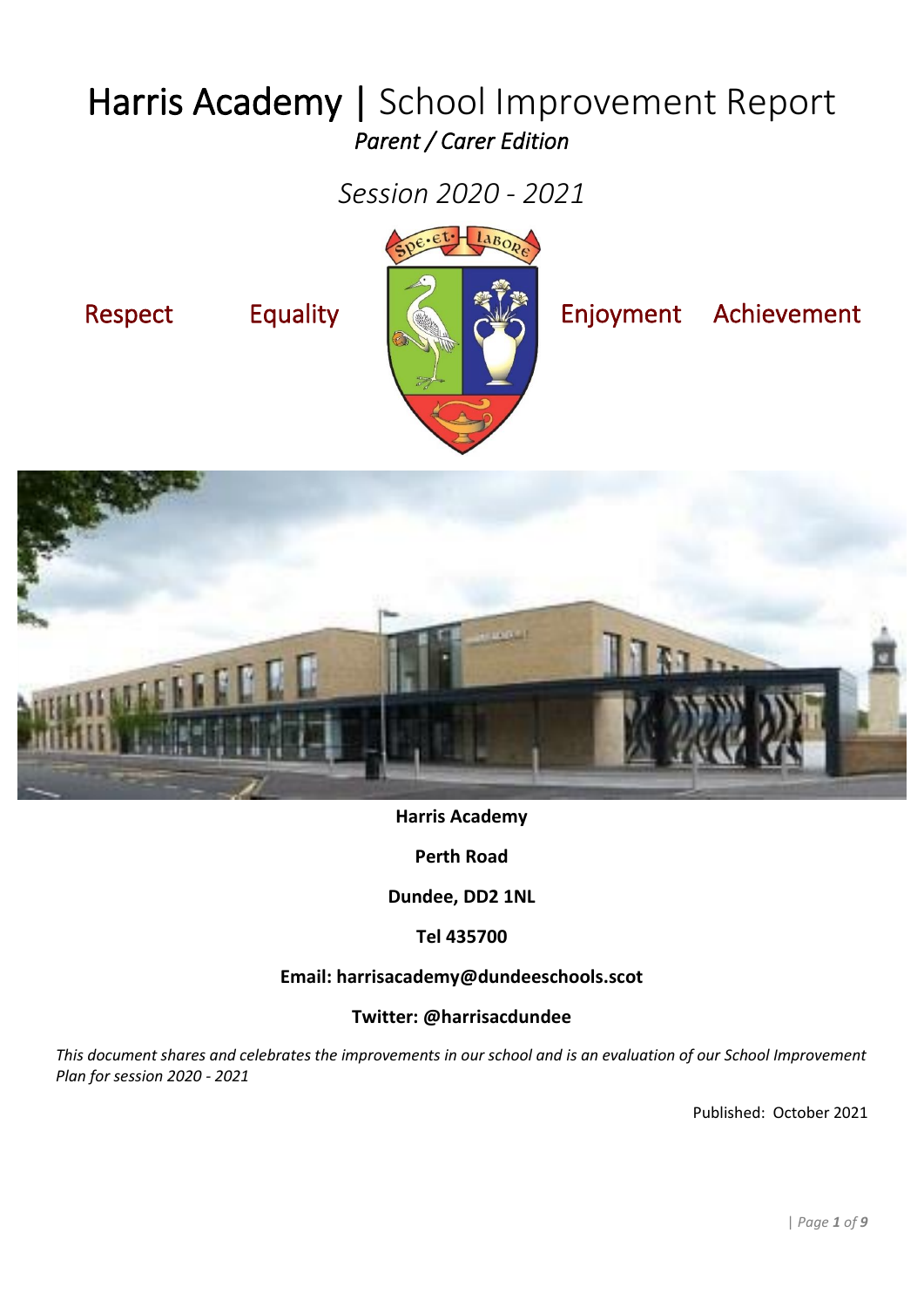### Aims and Values

**Our Aim** 

**At Harris Academy we strive to build a learning community where staff, pupils and families work together to successfully nurture and develop the potential of all.** 

### **Our Values**

### **RESPECT**

We work hard to respect everyone by recognising the value each individual brings to our community.

We do this by being **kind, polite** and **considerate.**

### **EQUALITY**

We work hard to treat everyone fairly regardless of their differences.

We do this by ensuring everyone has the **opportunity to achieve** their full potential.

### **ENJOYMENT**

We work hard to create a positive and happy learning community.

We do this by nurturing the **wellbeing** of all.

### **ACHIEVEMENT**

We work hard to celebrate the successes of everyone.

We do this by **motivating** and **supporting the ambitions** of all.

*Through hope and hard work, the Harris Academy community aims to develop the skills and qualities needed for everyone to make a positive impact on the world.*



*With Hope and Hardwork*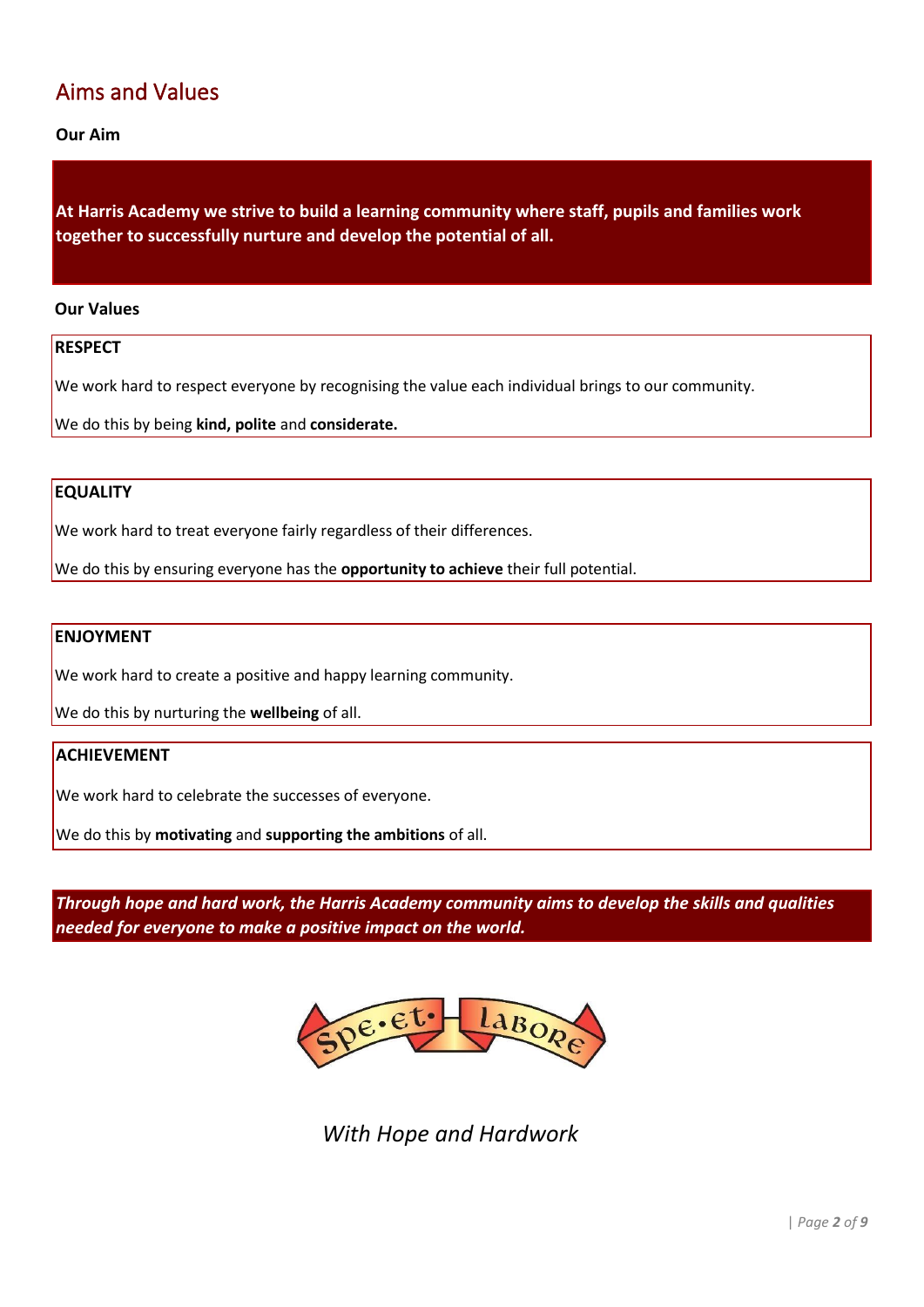### Context of the School

In the past five years, there has been significant change at Harris Academy. The school's cohort has increased greatly due to the closure of Menzieshill High School. Over 400 young people and staff joined our school community as a consequence of this closure. The school also returned to Perth Road and moved in to our new building after three years of decant.

Due to the nature and demand of the significant and complex change that the school endured, our initial priority was to ensure that these events were managed in the best possible way and that the wellbeing of all pupils, staff and parents / carers were at the forefront of our plans.

After a successful transition period, our full focus, through an ambitious School Improvement Plan, has been centred on positive attainment and achievement for all young people, whilst building a school culture based on mutual respect through our co-constructed Aims and Values.

COVID-19 has undoubtedly had a significant impact over the two past sessions. Therefore, this document focusses on the School Improvement agenda in a very different context from previous contexts.

### **COVID-19 response**

Through adversity of the likes that few of us have lived through, our school community has coped admirably.

Young people have shown resilience, determination and respect for others.

Staff have worked incredibly hard to support our young people whilst learning new skills and adapting to new ways of working.

Parents / carers have been supportive, patient, and willing to help in ways way beyond their remit.

*It has been a pleasure to be a part of this school community during these unprecedented times.*

### Attendance and Exclusions Data 2020 - 2021

### **Exclusion Rates (incident per 1000 pupils)**

|                       |      |      | 2016/17 2017/18 2018/19 2019/20 2020/21 |      |                   |
|-----------------------|------|------|-----------------------------------------|------|-------------------|
| <b>Harris Academy</b> | 89.7 | 84.7 | 47.8                                    | 29.5 | $5.3$ <b>III.</b> |

*The above table notes a significant and sustained reduction in the number of exclusions for young people at Harris Academy*

### **School Pupil Attendance Rate**

|                       | 2016/17 | 2017/18 | 2018/19 2019/20 |        | 2020/21 |  |
|-----------------------|---------|---------|-----------------|--------|---------|--|
| <b>Harris Academy</b> | 90.80%  | 88.90%  | 89.30%          | 88.67% | 92.07%  |  |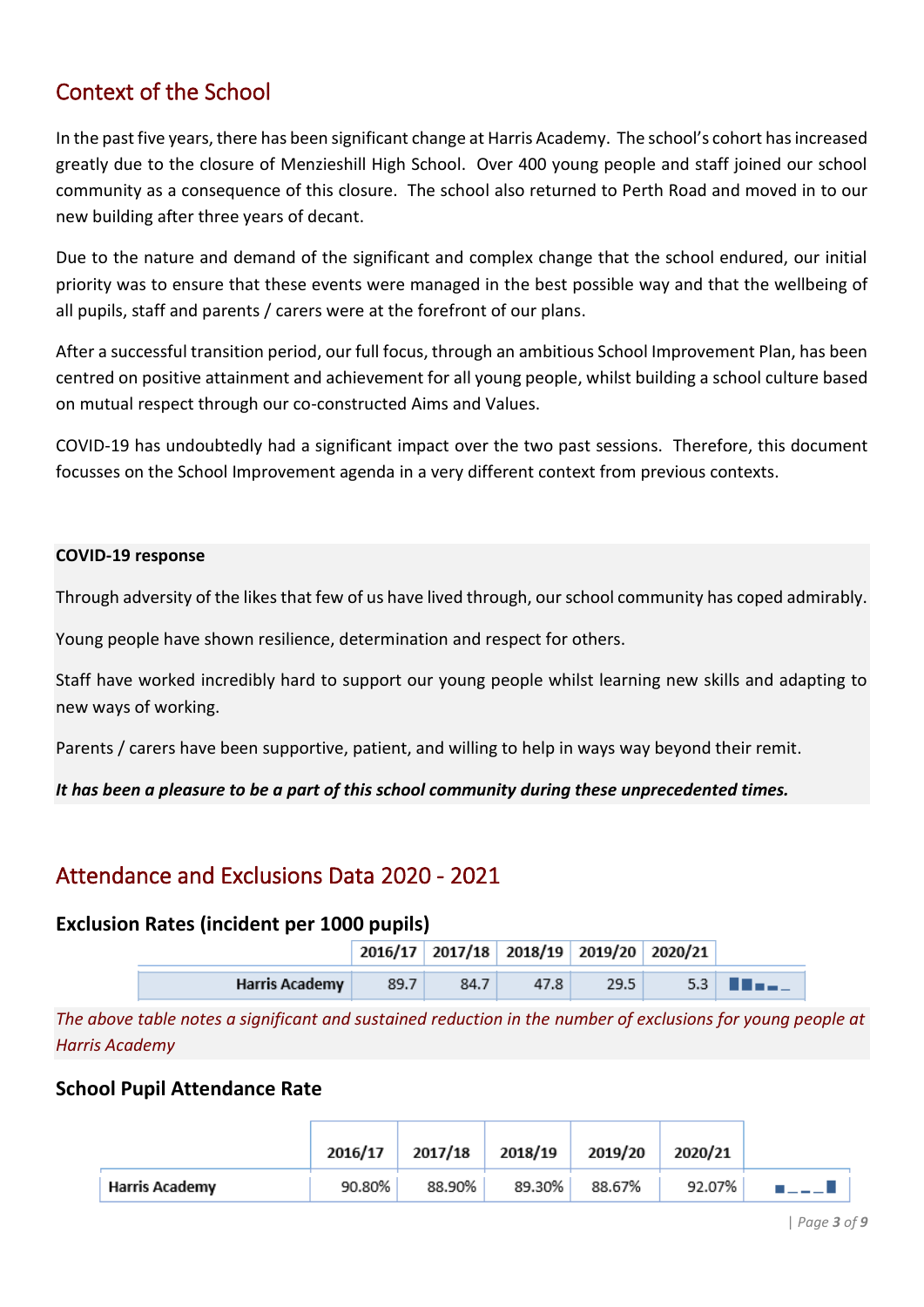*The above table notes a significant improvement in the attendance rate of young people at Harris Academy.*

### Attainment Data 2020 - 2021

### **Broad General Education Attainment Data (end of S3)** *2020 - 2021 vs previous years*

| Harris Academy: S3 Achievement of a level - Reading |       |       |       |       |        |  |  |  |  |
|-----------------------------------------------------|-------|-------|-------|-------|--------|--|--|--|--|
|                                                     | 16/17 | 17/18 | 18/19 | 19/20 | '20/21 |  |  |  |  |
| 2 <sup>nd</sup> level and above                     | 97%   | 97%   | 98%   | 99%   | 100%   |  |  |  |  |
| 3 <sup>rd</sup> level and above                     | 89%   | 76%   | 91%   | 87%   | 96%    |  |  |  |  |
| 4 <sup>th</sup> level                               | 42%   | 46%   | 61%   | 52%   | 64%    |  |  |  |  |

| Harris Academy: S3 Achievement of a level - Writing |                                   |       |       |       |        |  |  |  |  |  |  |
|-----------------------------------------------------|-----------------------------------|-------|-------|-------|--------|--|--|--|--|--|--|
|                                                     | '16/17                            | 17/18 | 18/19 | 19/20 | '20/21 |  |  |  |  |  |  |
| 2 <sup>nd</sup> level and above                     | 98%                               | 97.5% | 98%   | 99%   | 100%   |  |  |  |  |  |  |
| 3 <sup>rd</sup> level and above                     | 96%<br>90%<br>76.5%<br>95%<br>84% |       |       |       |        |  |  |  |  |  |  |
| 4 <sup>th</sup> level                               | 43%                               | 46%   | 57%   | 46%   | 64%    |  |  |  |  |  |  |

| Harris Academy: S3 Achievement of a level – Listening & Talking |                                 |       |       |       |        |  |  |  |  |
|-----------------------------------------------------------------|---------------------------------|-------|-------|-------|--------|--|--|--|--|
|                                                                 | 16/17                           | 17/18 | 18/19 | 19/20 | '20/21 |  |  |  |  |
| 2 <sup>nd</sup> level and above                                 | 98%                             | 97%   | 98%   | 98%   | 100%   |  |  |  |  |
| 3 <sup>rd</sup> level and above                                 | 96%<br>76%<br>96%<br>89%<br>85% |       |       |       |        |  |  |  |  |
| 4 <sup>th</sup> level                                           | 41%                             | 46%   | 61%   | 45%   | 64%    |  |  |  |  |

| Harris Academy: S3 Achievement of a level - Numeracy |                                 |       |       |       |        |  |  |  |  |  |
|------------------------------------------------------|---------------------------------|-------|-------|-------|--------|--|--|--|--|--|
|                                                      | 16/17                           | 17/18 | 18/19 | 19/20 | '20/21 |  |  |  |  |  |
| 2 <sup>nd</sup> level and above                      | 99%                             | 99%   | 94%   | 99.5% | 98%    |  |  |  |  |  |
| 3 <sup>rd</sup> level and above                      | 91%<br>91%<br>91%<br>90%<br>90% |       |       |       |        |  |  |  |  |  |
| 4 <sup>th</sup> level                                | 39%                             | 53%   | 66%%  | 76%   | 68%    |  |  |  |  |  |

The targeted work led by PEF (Pupil Equity Fund) funded Principal Teachers of Literacy and Numeracy has made progress in raising attainment within the Broad General Education.

Despite the interrupted learning caused by the impact of Covid-19, there has been a continued improvement in attainment at both level 3 and level 4 within Numeracy.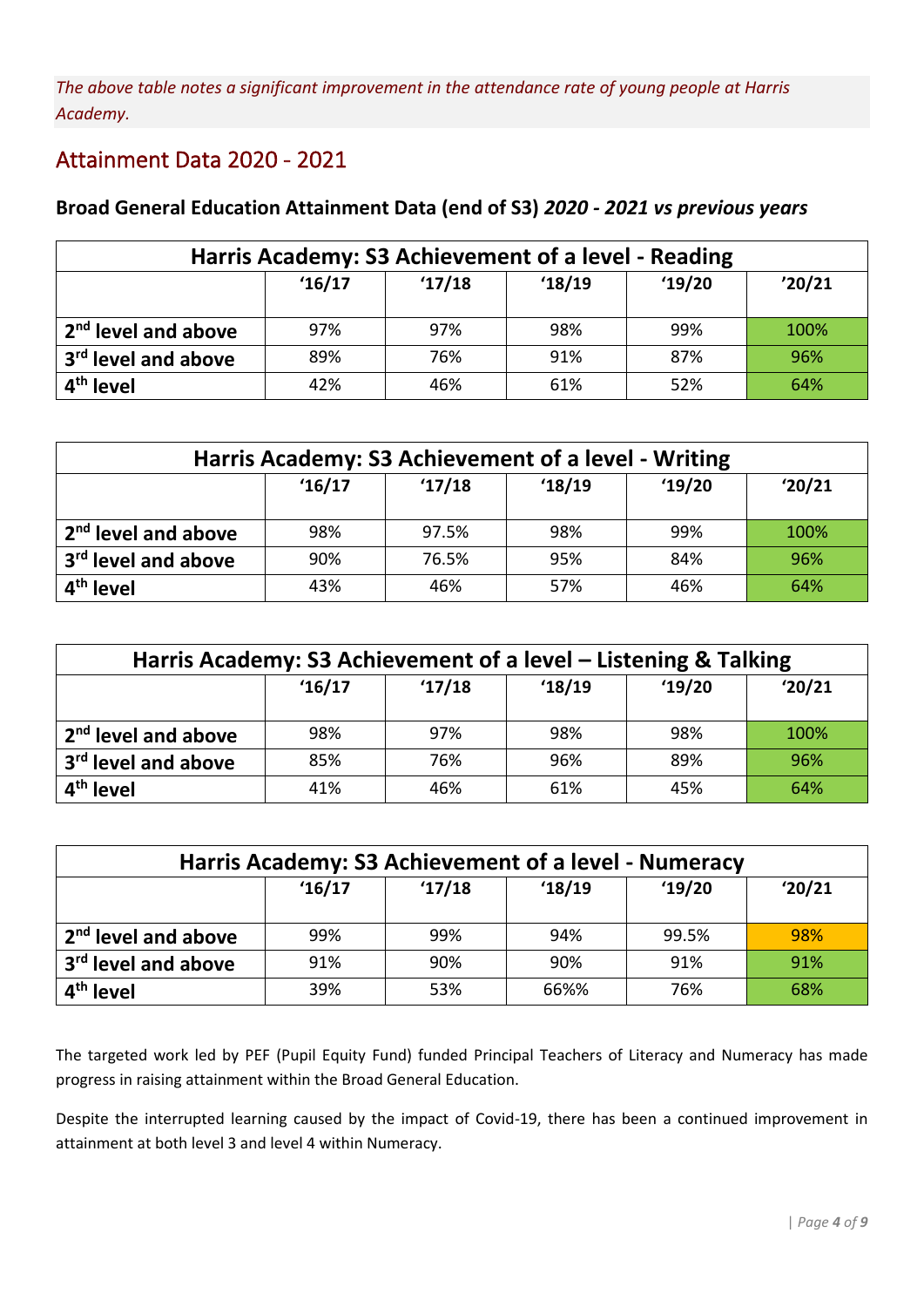Targeted interventions to drive improvements within Literacy have been further embedded with a specific focus on data literacy, assessment, and moderation. As a result, there has been an increase in teacher confidence in the assessment of CfE experiences and outcomes.

### Senior Phase Attainment (S4 – S6)

The available attainment data sets differ this year as a result of COVID-19 and the fact that this School Improvement Report was published before the Scottish Government's release of INSIGHT data. The following data is our best effort to offer information on the performance of last session's S4-S6 cohort.

*As a reminder, all SQA results for session 20 - 21 were awarded using the SQA's Alternative Certification Model (ACM). The awards, based on Provisional Results made by school staff, were solely based on assessment evidence throughout the school session.*

| <b>SCQF Level 4 or better</b>              |      |      |      |      |      |      |  |
|--------------------------------------------|------|------|------|------|------|------|--|
|                                            | Diet |      |      |      |      |      |  |
| Awards at A-C                              | 2016 | 2017 | 2018 | 2019 | 2020 | 2021 |  |
| 1 or more                                  | 93%  | 91%  | 90%  | 91%  | 90%  | 94%  |  |
| 2 or more                                  | 91%  | 89%  | 86%  | 87%  | 87%  | 91%  |  |
| 3 or more                                  | 87%  | 86%  | 79%  | 78%  | 84%  | 82%  |  |
| 4 or more                                  | 81%  | 81%  | 71%  | 66%  | 78%  | 73%  |  |
|                                            | 67%  | 69%  | 56%  | 48%  | 66%  | 56%  |  |
| 5 or more                                  |      |      |      |      |      |      |  |
|                                            | 47%  | 46%  | 33%  | 26%  | 41%  | 36%  |  |
| 6 or more<br><b>SCQF Level 5 or better</b> | Diet |      |      |      |      |      |  |
| Awards at A-C                              | 2016 | 2017 | 2018 | 2019 | 2020 | 2021 |  |
| 1 or more                                  | 78%  | 77%  | 69%  | 76%  | 75%  | 73%  |  |
| 2 or more                                  | 64%  | 68%  | 58%  | 63%  | 66%  | 61%  |  |
| 3 or more                                  | 54%  | 57%  | 53%  | 54%  | 59%  | 52%  |  |
| 4 or more                                  | 48%  | 50%  | 46%  | 46%  | 51%  | 47%  |  |
| 5 or more                                  | 39%  | 36%  | 36%  | 34%  | 41%  | 39%  |  |

### **Breadth and Depth Analysis: S4**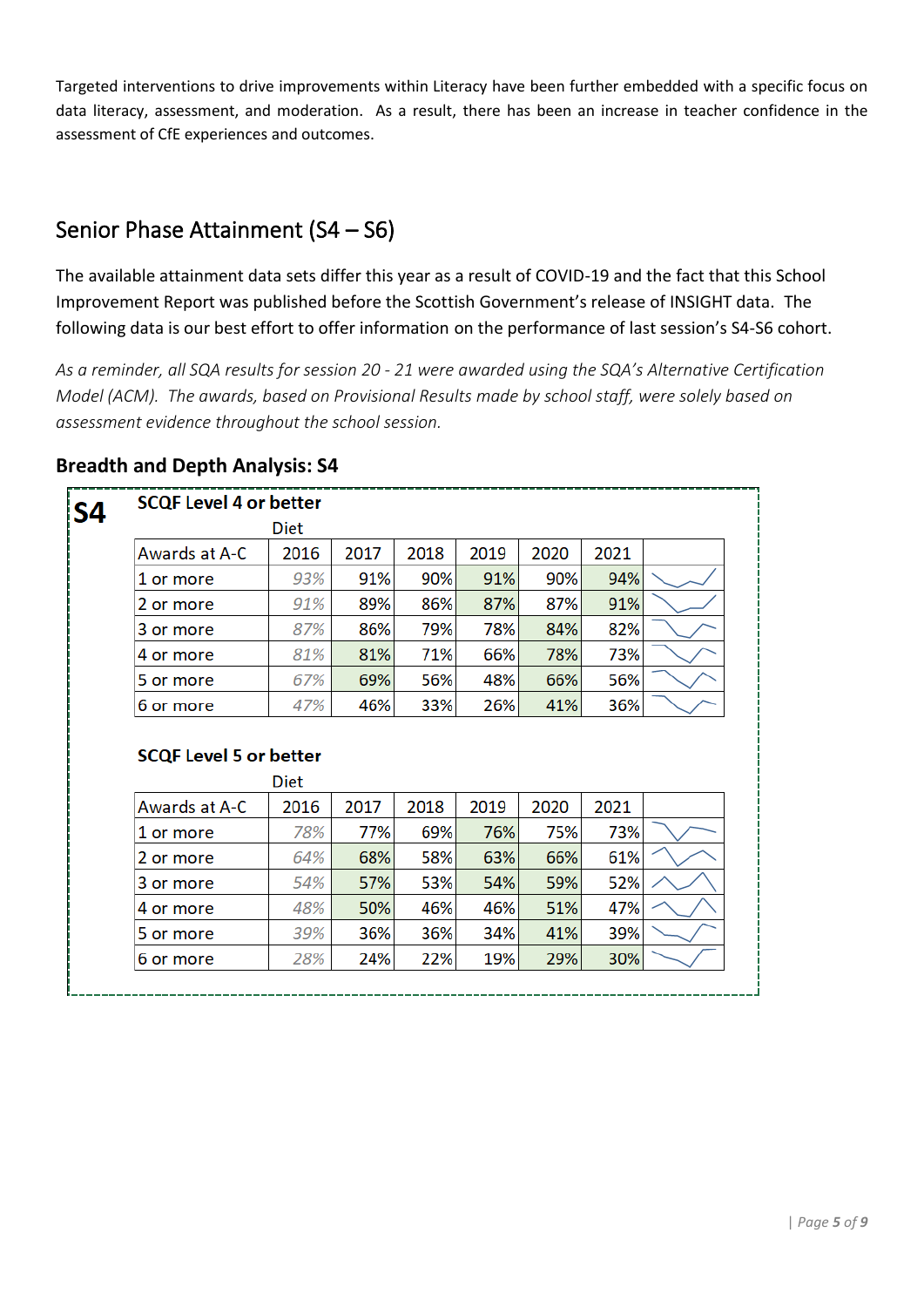### **Breadth and Depth Analysis: S5**

#### **SCQF Level 5 or better**  $S<sub>5</sub>$ **Diet** Awards at A-C 2016 2017 2018 2019 2020 2021 1 or more 82% 120% 83% 76% 83% 81% 2 or more 70% 77% 76% 102% 78% 72% 3 or more 72% 73% 87% 68% 64% 66% 4 or more 71% 63% 58% 65% 68% 62% 56% 5 or more 60% 61% 57% 52% 54% 51% 46% 52% 6 or more 52% 51% 45%

#### **SCQF Level 6 or better** ni.

| 2016 | 2017 | 2018 | 2019                      | 2020 | 2021 |  |
|------|------|------|---------------------------|------|------|--|
| 61%  | 76%  |      | 52%                       | 56%  | 57%  |  |
| 47%  | 61%  |      |                           | 44%  | 47%  |  |
| 37%  | 44%  |      | 33%                       | 35%  | 37%  |  |
| 30%  | 30%  |      | 26%                       | 24%  | 27%  |  |
| 19%  | 16%  | 12%  | 16%                       | 11%  | 16%  |  |
|      |      |      | Diet<br>58%<br>35%<br>25% | 45%  | 42%  |  |

### **Breadth and Depth Analysis: S6**

| S <sub>6</sub> | <b>SCQF Level 5 or better</b> |      |      |      |      |      |      |    |
|----------------|-------------------------------|------|------|------|------|------|------|----|
|                |                               | Diet |      |      |      |      |      |    |
|                | Awards at A-C                 | 2016 | 2017 | 2018 | 2019 | 2020 | 2021 |    |
|                | 1 or more                     | 88%  | 114% | 120% | 84%  | 82%  | 89%  |    |
|                | 2 or more                     | 79%  | 101% | 105% | 78%  | 75%  | 79%  | ست |
|                | 3 or more                     | 74%  | 89%  | 93%  | 70%  | 69%  | 74%  |    |
|                | 4 or more                     | 66%  | 78%  | 82%  | 66%  | 63%  | 69%  |    |
|                | 5 or more                     | 62%  | 65%  | 75%  | 60%  | 59%  | 60%  |    |
|                | 6 or more                     | 55%  | 60%  | 64%  | 55%  | 52%  | 53%  |    |

### **SCQF Level 6 or better**

|               | Diet |      |      |      |      |      |  |
|---------------|------|------|------|------|------|------|--|
| Awards at A-C | 2016 | 2017 | 2018 | 2019 | 2020 | 2021 |  |
| 11 or more    | 62%  | 91%  | 82%  | 62%  | 65%  | 67%  |  |
| 2 or more     | 52%  | 72%  | 70%  | 52%  | 53%  | 53%  |  |
| 3 or more     | 47%  | 58%  | 58%  | 45%  | 47%  | 45%  |  |
| 4 or more     | 43%  | 46%  | 49%  | 39%  | 42%  | 36%  |  |
| 5 or more     | 38%  | 36%  | 42%  | 32%  | 33%  | 27%  |  |

#### **SCQF Level 7 or better**  $\mathbf{R}$

|               | Diet |      |      |      |      |      |  |
|---------------|------|------|------|------|------|------|--|
| Awards at A-C | 2016 | 2017 | 2018 | 2019 | 2020 | 2021 |  |
| 1 or more     | 29%  | 31%  | 24%  | 22%  | 26%  | 23%  |  |
| 12 or more    | 12%  | 9%   | 10%  | 7%   | 11%  | 7%   |  |
| 13 or more    | 2%   | 3%   | 3%   | 3%   | 4%   | 4%   |  |
|               |      |      |      |      |      |      |  |

| *Page 6 of 9*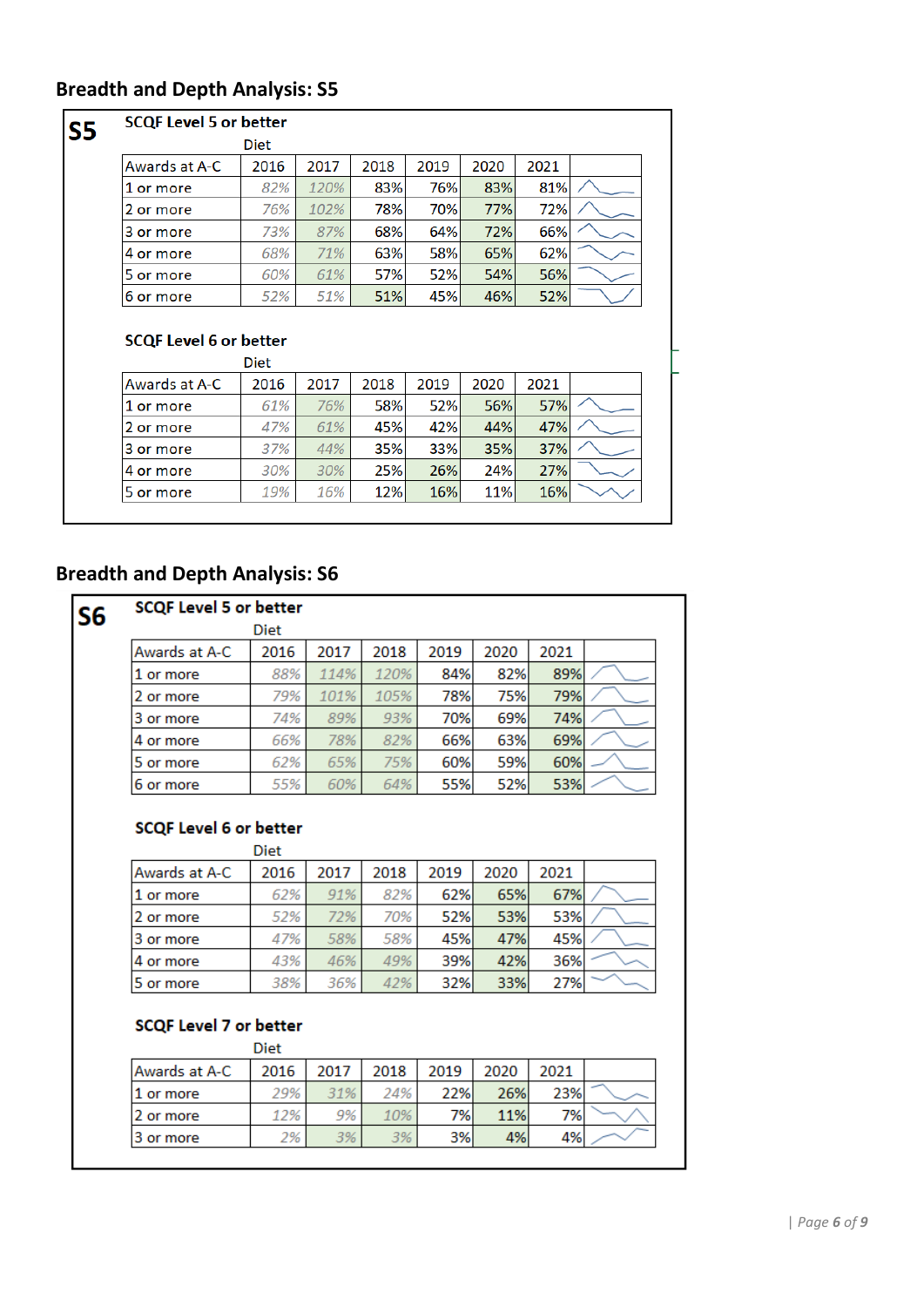### **Review of Improvement Progress for Session 2020 – 2021**

#### **School Improvement Priority 1 | COVID-19 Recovery**

Develop our pedagogical approaches to ensure motivated and engaged learners | Support Mental Wellbeing of young people and staff | Identify and reduce COVID – related gaps in learning and attainment | Embed our use of digital learning platforms | Embed our approaches to Nurture | Develop staff knowledge of and use of ABLe | Develop our approaches to Restorative Approaches

#### **Progress and Impact. We have:**

- Successfully improved our use of digital technology to enhance learning
- Ensured all young people had access to digital technology during the two lockdown periods
- Increased our mental health support offer through enhanced counselling support and increased availability

#### **Next Steps:**

• Due to COVID-19, the other areas of last year's plan have had to be carried forward and feature highly in the 21-22 plan.

#### **School Improvement Priority 2 | Raise Attainment for All**

Develop our approaches to Monitoring and Tracking | Embed our new Reporting procedures | Develop our approaches to Moderation | Visualise and exemplify our Aims and Values | Further improve our Literacy / Numeracy results in the BGE | Continue to focus on our specific Closing the Attainment Gap (CTAG) targets and interventions (BGE and Senior Phase) | Improve our Senior Phase attainment | Improve our approaches to recognising Positive Behaviour

#### **Progress and Impact. We have:**

- Improved our use of data to ensure positive outcomes for our young people
- Developed at short notice a tracking system to support the SQA Alternative Certification Model
- Significantly improved our approaches to moderation in the Senior Phase to support the SQA ACM
- Improved our results in literacy and numeracy in the BGE (at S3)

#### **Next Steps:**

- Investigate online parent evening software systems to ensure contact for every year group this session
- Further embed our approaches to moderation, ensuring that this also includes work in the Broad General Education  $(S1 - S3)$ .
- COVID-19 required a change in priorities. Some areas within this priority therefore did not receive the attention that was planned. They are included within this year's plan.

#### **School Improvement Priority 3 | Review our Curriculum**

Develop our Broad General Education to ensure it is engaging and exciting and has increased perceived importance | Continue to develop our Senior Phase offer including suitable Career Pathways | Review our Registration processes

#### **Progress and Impact. We have:**

- Introduced personalisation and choice in our S2 curriculum via our elective programme
- Added further new courses in the senior phase

### **Next Steps:**

• COVID-19 required a change in priorities. Some areas within this priority therefore did not receive the attention that was planned. They are included within this year's plan.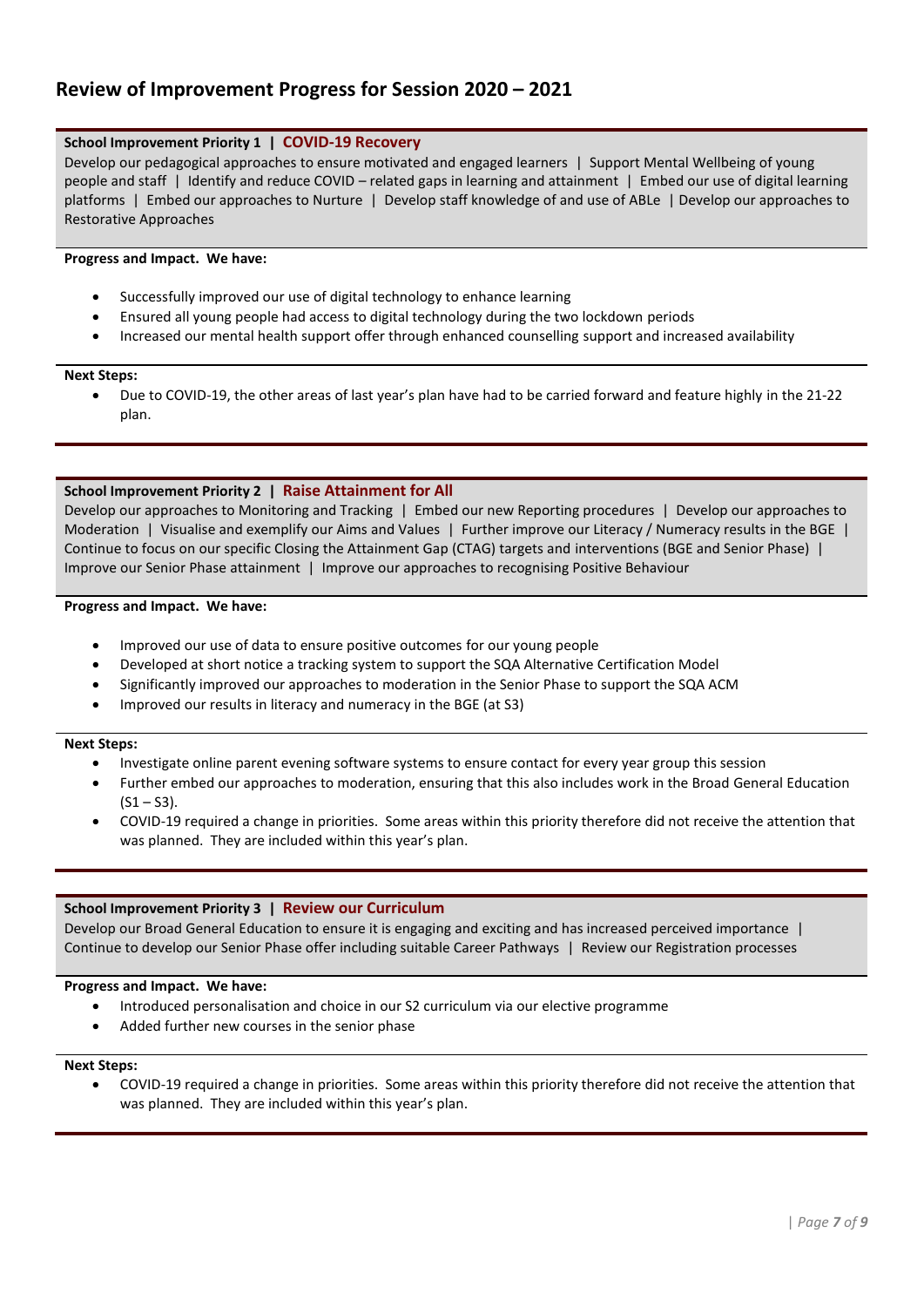



### **Build Back Better**

Identify and address gaps related to COVID absence from school Develop our approach to UNCRC Develop our Harris Pledge Support Mental Wellbeing of young people and staff

### **Participation**

Develop our Curriculum, focusing on engagement, choice and progression Improve our approaches to recognising Positive Behaviour Develop our approaches to Restorative Approaches Develop our pedagogical approaches to ensure motivated and engaged learners Embed our use of digital learning platforms

### **Progress**

Review and embed our approaches to Monitoring, Tracking and Reporting Build on existing practices to Moderation, specifically focusing on BGE Continue to focus on our specific Closing the Attainment Gap (CTAG) targets and interventions (BGE and Senior Phase) Improve our Senior Phase attainment

### **Presence**

Review our Registration processes Embed our approaches to Nurture Develop staff knowledge of and use of ABLe Continue to address Cost of the School Day and poverty-related barriers to learning